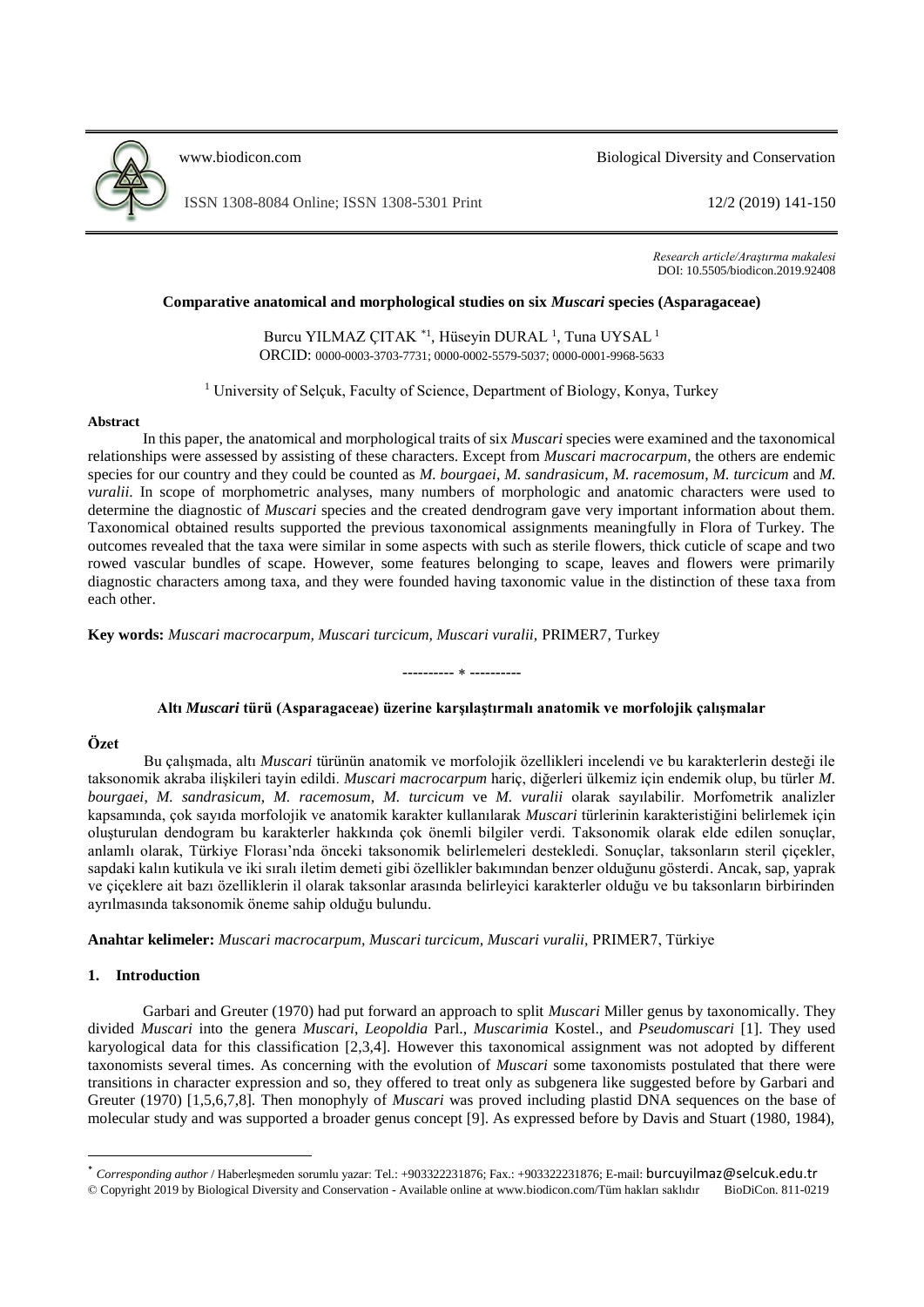*Muscari* is a taxonomically difficult genus with a formidable burden of synonymy, much of it based on cultivated materials of unknown origin [5,7]. Many species belonging to this genus are used as ornamental plants in parks and gardens [10]. Besides, *Muscari* includes excellent bulbous plants which are generally called grape hyacinths and they deserve a greater breeding effort because of their excellent horticultural characteristic [11]. On the other hand, a number of polyphenolic compounds, which have pharmacological importance because of their antimutagenic effects, have been isolated from some *Muscari* species [12].

*Muscari* was revised in Turkey and 20 species were identified from Turkey [6]. In addition to these, 14 new species have been described from Turkey between years of 1984-2015 [13]. With the addition of these species, total number of *Muscari* species which are determined from Turkey is reached to 34. Twenty two of them are endemic species for Turkey and endemism ratio of genus is 64.7 % [14].

In the present study, the endemic species *M. bourgaei* Baker, *M. sandrasicum* Karlén, *M. racemosum* Mill. and *M. turcicum* Uysal, Ertuğrul & Dural and a non-endemic species *M. macrocarpum* Sweet were used for anatomical studies. Although some anatomical investigations about *Muscari* were performed in recent years [15,16,17,18]. These studies are still very limited for Turkish *Muscari* endemics. By this paper, we aimed to reveal the anatomical and morphological properties of five *Muscari* species and to discuss the taxonomic importance of these characters.

## **2. Materials and methods**

### **2.1. Plant materials**

The specimens belonging to *Muscari* genus were collected from different regions of Turkey in 2012-2015 (except from *M. racemosum*). The selected excellent specimens (in their maturing time) were put in 70% alcohol for anatomical studies. The localities of the species are given detailed in Table 1. The specimens were dried according to standard herbarium technique and stored at the herbarium of KNYA.

| Taxa                    | <b>Locality and collection date</b>                                      | <b>Collector number</b> |
|-------------------------|--------------------------------------------------------------------------|-------------------------|
| M.bourgaei (MB)         | Turkey: Antalya- İbradı, Sülek Plateau, Abies opens, 1465 m,             | T.Uysal-3219-H.Dural    |
|                         | 16 April 2015.                                                           |                         |
| M. sandrasicum (MS)     | Turkey: Muğla- Köyceğiz, Ağla Village, Sandras mountain,                 | T.Uysal—2739—H.Dural    |
|                         | Akkulak region, 1550 m, 31 May 2012.                                     |                         |
| M. macrocarpum          | Turkey: Burdur- Yeşilova, 70-80 km from Yeşilova to T.Uysal—2635—H.Dural |                         |
| (MM)                    | Denizli, Köpekçayı Village, Pinus forest opens, on serpentine            |                         |
|                         | oddment, 1200 m, 31 May 2012.                                            |                         |
| M. racemosum (MR)       | Turkey: Konya-Taşkent, Cırlasun region, rocky-stony opens,               | $T.Uvsal-1$             |
|                         | 1250 m, 19 May 2000.                                                     |                         |
| <i>M. turcicum</i> (MT) | Turkey: Konya- Bozkır, Tufan Stream, Avdan Plateau, 1900                 | $T.Uysal$ -2694-        |
|                         | m, 18 May 2012.                                                          | H.Dural-B.Çıtak         |
| <i>M. vuralii</i> (MV)  | Turkey: Karaman- Sariveliler, Atalanı region, stony places,              | $O.Tugay-6649-T. Uysal$ |
|                         | steppe, 1950 m, 15 April 2012.                                           |                         |

Table 1. The localities of the studied taxa

### **2.2. Anatomical method**

Anatomical researches were performed with 15 samples, on average, of each taxon. Twenty slides were prepared for each sections of studied taxa. The cross sections were stained with floroglusin-HCL [19]. In order to determine cell surface characteristics, thirty different measurements were made with Kameram software programme. All sections were examined directly through a Leica DM-1000 light microscope and were photographed using Canon EOS 450 D camera which was attached to the light microscope.

### **2.3. Numerical and morphometric data**

The determined qualitative and quantitative characters were scored for numerical and morphometric analysis. Sixty six characters were used to evaluate the taxonomical relationships of six *Muscari* species. Fifty five of them were morphological and remaining anatomical ones but we reflected the diagnosable ones in Table 2. And then, the determined qualitative and quantative characters were turned to a data matrix. Morphometric data were analysed using multivariate techniques with the PRIMER7 software package [20]. Data were not transformed. A Bray–Curtis similarity matrix was used to generate a two-dimensional ordination plot applying non-metric multidimensional scaling (nMDS) [21]. The similarity percentages (SIMPER) procedure was used to determine similarities among taxa, and to identify the major morphological traits contributing to the differences among them [21].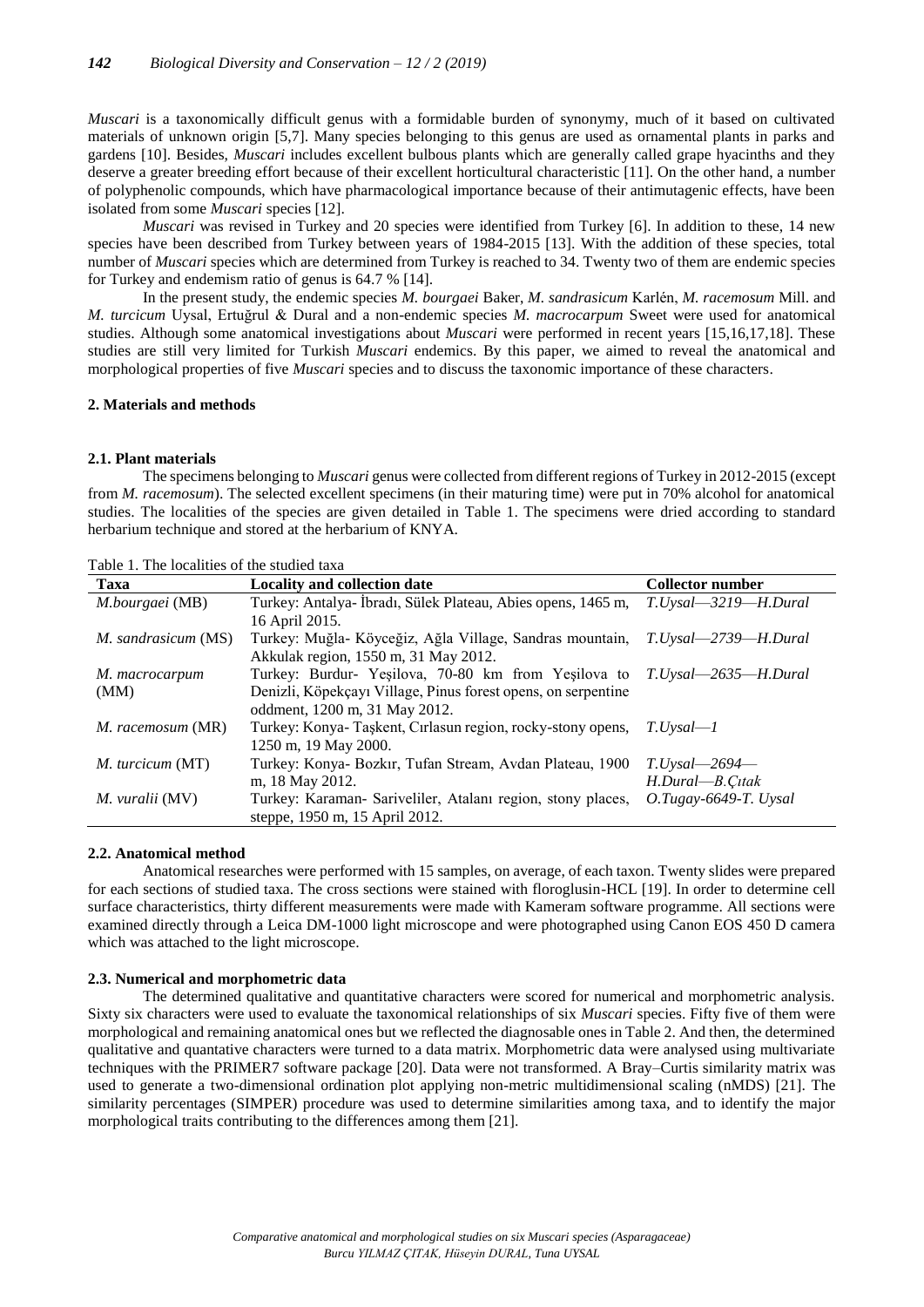| <b>Characters</b>                                                           | <b>MR</b>                             | <b>MM</b>                                       | <b>MB</b>                                    | <b>MT</b>                                              | <b>MS</b>                                              | <b>MV</b>                                       |
|-----------------------------------------------------------------------------|---------------------------------------|-------------------------------------------------|----------------------------------------------|--------------------------------------------------------|--------------------------------------------------------|-------------------------------------------------|
| Corona<br>presence/absence                                                  | Presence                              | Presence                                        | Absence                                      | Absence                                                | Absence                                                | Absence                                         |
| of<br>Color<br>fertile<br>flowers                                           | White                                 | Yellow                                          | Purple                                       | White                                                  | Purple                                                 | Blue                                            |
| Color of lobe of<br>fertile flowers                                         | <b>Brown</b>                          | <b>Brown</b>                                    | Purple                                       | White                                                  | White                                                  | White                                           |
| of<br>Color<br>sterile<br>flowers                                           | White                                 | Purple                                          | Purple                                       | Cream                                                  | Purple                                                 | Purple                                          |
| of<br>Arrangement<br>stamens                                                | Subbiseriate                          | <b>Biseriate</b>                                | Subuniseriate                                | Subbiseriate                                           | <b>B</b> iseriate                                      | Subbiseriate                                    |
| Color of stamen<br>Color of filament<br>Type of filament<br>Shape of raceme | Shiny<br>Yellow<br>Winged<br>Normally | Matt<br>White<br>Not winged<br>Tightly          | Shiny<br>Purple<br>Not winged<br>Imbricately | Shiny<br>White<br>Winged<br>Tightly                    | Shiny<br>Purple<br>Winged<br>Normally                  | Matt<br>Purple<br>Not winged<br>Loosely         |
| Length of raceme                                                            | 3.7                                   | 3                                               | 3                                            | $\mathbf{1}$                                           | $\overline{c}$                                         | 1                                               |
| (cm)<br>Color of scape                                                      | Green                                 | Green                                           | Green                                        | Purple lined                                           | Purple lined                                           | Purple lined                                    |
| Length of scape<br>(cm)                                                     | 15                                    | 18                                              | 8                                            | $\overline{c}$                                         | 10                                                     | 5                                               |
| Number of leaves                                                            | 5                                     | 5                                               | 5                                            | $\overline{4}$                                         | 5                                                      | 3                                               |
| Length of leaves<br>(cm)                                                    | 25                                    | 30                                              | 8                                            | 5                                                      | 10                                                     | 10                                              |
| Width<br>of leaves<br>(mm)                                                  | 8                                     | 15                                              | 3                                            | $\mathbf{2}$                                           | 2.7                                                    | 3.2                                             |
| Epidermis in scape                                                          | Square-<br>rectangular                | Square-oval                                     | Rectangular                                  | Isodiametric                                           | Rectangular-<br>oval                                   | Square-<br>rectangular                          |
| Rows of cortex in<br>scape                                                  | 6-7 rowed                             | 5-6 rowed                                       | 6-7 rowed                                    | 4-5 rowed                                              | 6-7 rowed                                              | 6-10 rowed                                      |
| Rows<br>of<br>sclerenchyma<br>in<br>scape                                   | 4-5 layered                           | 2-3 layered                                     | 3-4 layered                                  | 5-6 layered                                            | 4-5 layered                                            | 3-4 layered                                     |
| Number of vascular<br>bundles in scape                                      | $25 - 30$                             | $35 - 40$                                       | $13 - 15$                                    | 15-20                                                  | $13 - 15$                                              | Not recorded                                    |
| Type of mesophyll                                                           | Only spongy<br>parechyma              | Both<br>palisade<br>and<br>spongy<br>parenchyma | Only<br>spongy<br>parechyma                  | <b>Both</b><br>palisade<br>and<br>spongy<br>parenchyma | <b>Both</b><br>palisade<br>and<br>spongy<br>parenchyma | Both<br>palisade<br>and<br>spongy<br>parenchyma |
| Presence/absence of<br>lacuna in leaves                                     | Presence                              | Absence                                         | Absence                                      | Absence                                                | Absence                                                | Absence                                         |
| Numbers<br>of<br>vascular bundles in<br>leaves                              | One rowded                            | One rowded                                      | Two rowded                                   | Two rowded                                             | One rowded                                             | One rowded                                      |
| Presence/absence of<br>crystal in leaves                                    | Presence                              | Presence                                        | Presence                                     | Absence                                                | Absence                                                | Absence                                         |
| Stomata index in<br>upper leaves                                            | 26.9                                  | 26.6                                            | 22.5                                         | 30                                                     | 30.4                                                   | 29.2                                            |
| Stomata index in<br>lower leaves                                            | 33.3                                  | 40                                              | 33.6                                         | 34.6                                                   | 30                                                     | 34.6                                            |
| Type of stomata in<br>lower<br>surface<br>sections                          | Singly                                | Singly                                          | Singly<br>and<br>twin                        | Singly                                                 | Singly                                                 | Singly,<br>twin<br>and triplet                  |

Table 2. The diagnostic morphological and anatomical characters used in data matrix \*(See Table 1 for acronyms)

# **3. Results**

### *3.1. Scape anatomy*

The cross section of scape is circular and a single layered epidermis which encloses the scapes. Towards to inner from epidermis, there is seen cortex parenchyma with oval-shaped cells that varies among 4-10 rows own to species. Sclerenchyma layer continuously follows cortex towards the centre and it has 3-5 layers varying as particular to species. The vascular bundles of outer circles are smaller than inner ones. Phloem and xylem elements of vascular tissue can be separated easily. There are thickness with spirals and annular rings in xylem and also phloem tissue contains sieve and companion cells. Vascular cylinder has a great deal of vascular bundles and they are collateral type (Figure 1). The number of bundles in vascular cylinder shows differences between species (Table 2). The pith consists of oval shaped parenchymatous cells. The epidermis has a few anomocytic stomata excluding *M. bourgaei*. The stomata cells are localized together with other epidermal cells (mesomorphic type). It never contains trichomes.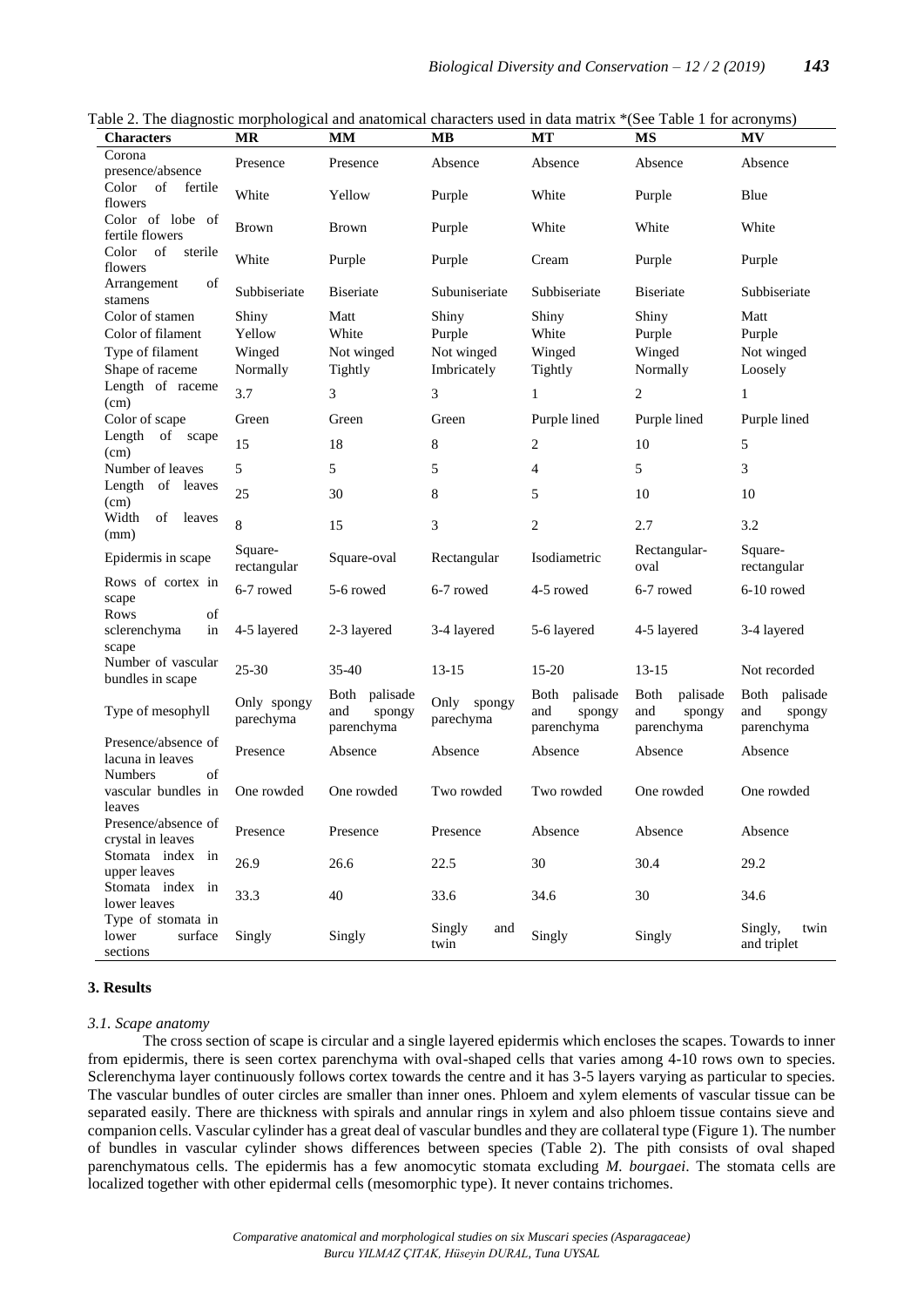

Figure 1. Cross section of scapes. A-*M. bourgaei* B-*M. sandrasicum* C-*M. racemosum* D- *M. macrocarpum* E-*M. turcicum*. e- epidermis, co- cortex, sc-sclerenchyma, vb-vascular bundle, p-pith (scale bar: 200 µm)

# *3.2. Leaf anatomy*

**3.2.1. Mesophyll anatomy**: The epidermis, single layered and made of cells thickened outer walls, consisting of quadrate, ovoid, and rectangular cells is place at both surfaces of the leaves. Both surfaces are covered by a thick cuticle layer in all species (Figure 2). The size of epidermal cells in the cross section is not significantly different among the species. As it is seen in *M. turcicum* and *M. macrocarpum* (Figure 2-e,d), adaxial parts of leaves are seen sharply undulated in *M. sandrasicum* and *M. racemosum* (Figure 2-b,c). Contrast to these, adaxial part of *M. bourgaei* is smooth. The leaves mesophyll is composed of different parenchymatic cells. *M. bourgaei* and *M. racemosum* have only spongy parenchyma in mesophyll (unifacial type) (Figure 2-a,c). The other species have palisade and spongy parenchyma (equifacial type) (Figure 2-b,d,e). Palisade parenchyma is only two layered in *M. sandrasicum* (Figure 2-b). Lacunae are present in *M. racemosum*. Also, the crystals such as raphide are determined in *M. bourgaei*, *M. racemosum* and *M. macrocarpum*. While vascular bundles are two rowed in *M. bourgaei* and *M. turcicum*, they are one-rowed in the remaining species.



Figure 2. The cross sections of examined taxa of *Muscari*. A-*M. bourgaei* B-*M. sandrasicum* C-*M. racemosum* D- *M. macrocarpum* E-*M. turcicum*. ue- upper epidermis, pp-palisade parenchyma, sp- spongy parenchyma, le-lower epidermis, vb- vascular bundle, cu-cuticle, cr- crystal, la- lacunae, st-stomata (bar: 100 µm)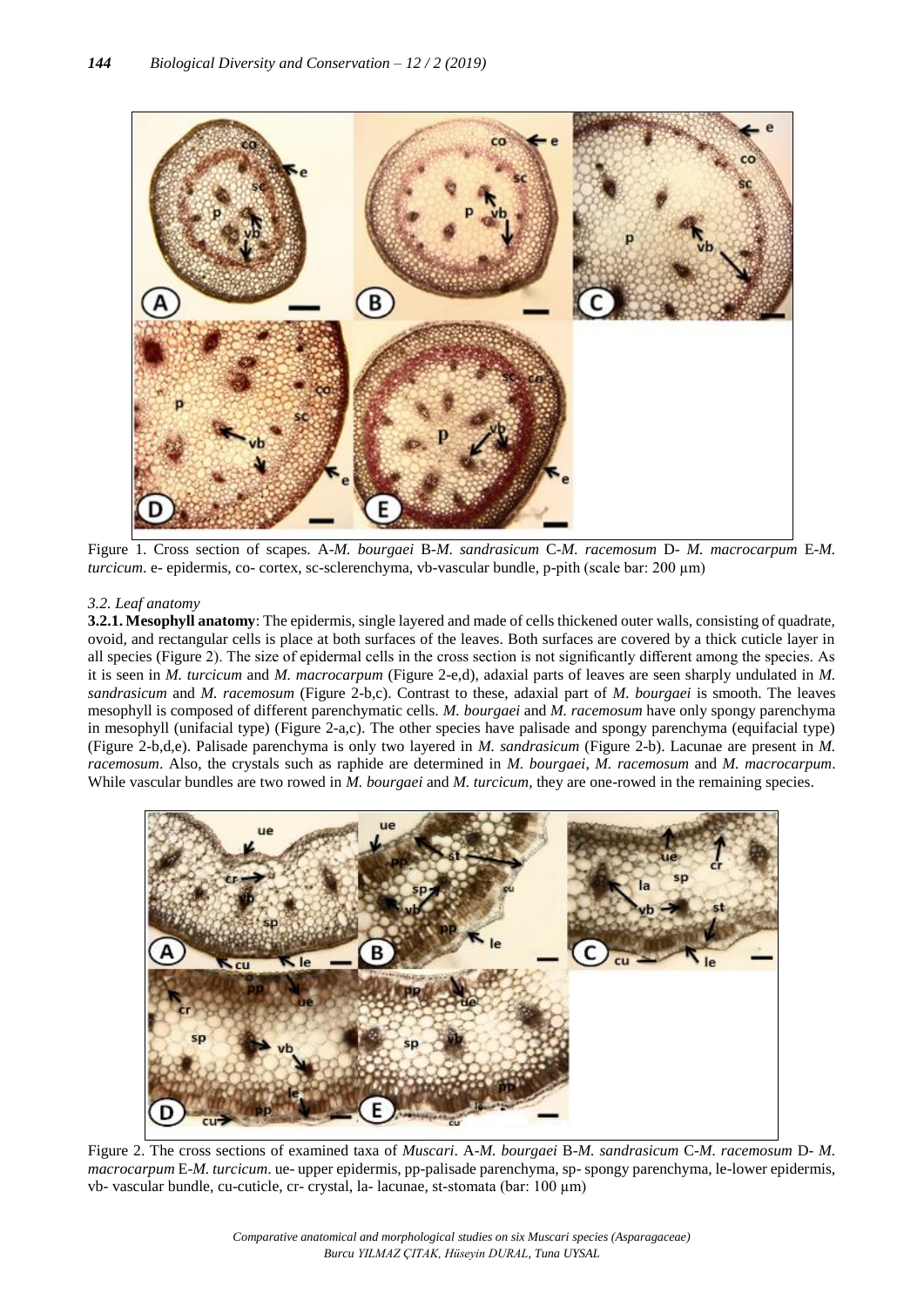**3.2.2. The characteristics of surface sections:** Leaf surface of all studied species are amphistomatic. The stomata are anomocytic type. The stomata cell has usually a row with the epidermis on the both surface. In other words, they are described as mesomorphic type. The walls of upper and lower epidermal cells are smooth in all species (Figs. 3, 4).

In *M. bourgaei*, the epidermal cells on upper surface are 190.9 $\pm$ 39.1 µm long and 18.8 $\pm$ 3.0 µm wide; the lower ones are 178.9 $\pm$ 39.5 × 12.6 $\pm$ 3.2 µm. The number of stomata on the lower surface in the same species is 7 $\pm$ 1 per 30 µm<sup>2</sup>, and epidermal cells are  $24\pm2$  per 30  $\mu$ m<sup>2</sup>., The number of stomata on the upper surface is 6 $\pm1$  per 30  $\mu$ m<sup>2</sup>, and the epidermal cells are  $12\pm2$  per 30  $\mu$ m<sup>2</sup>. For the upper and the lower surface, the stomatal index was calculated as 22.5; 33.6, respectively.

In *M. sandrasicum*, the upper epidermal cells are 186.6 $\pm$ 66.8 µm long and 23.0 $\pm$ 3.2 µm wide; the lower ones are 188.9 $\pm$ 12.3 µm long and 20.6 $\pm$ 2.6 µm wide. The number of stomata on the lower surface, is 7 $\pm$ 1 per 30 µm<sup>2</sup>, and the number of epidermal cells are  $16\pm 2$  per 30  $\mu$ m<sup>2</sup>. The number of stomata on the upper surface is  $6\pm 1$  per 30  $\mu$ m<sup>2</sup>, and the number of epidermal cells are  $14\pm 2$  per 30  $\mu$ m<sup>2</sup>. For the upper and the lower surface, the stomatal index was calculated as 30.4; 30, respectively.

In *M. racemosum*, the upper epidermal cells are 206.3±37.9 µm long and 21.3±3.6 µm wide; the lower ones are 192.6 $\pm$ 37.2 µm long and 16.3 $\pm$ 3.2 µm wide. The number of stomata on the lower surface is 7 $\pm$ 2 per 30 µm<sup>2</sup>, and the number of epidermal cells are 19 $\pm$ 1 per 30  $\mu$ m<sup>2</sup>. The number of stomata on the upper surface is 6 $\pm$ 2 per 30  $\mu$ m<sup>2</sup>, and the number of epidermal cells are  $12\pm 1$  per 30  $\mu$ m<sup>2</sup>. For the upper and the lower surface, the stomatal index was calculated as 26.9; 33.3, respectively.

In *M. macrocarpum*, the upper epidermal cells are 179.2 $\pm$ 49.8 µm long and 28.4 $\pm$ 2.8 µm wide; the lower ones are 186.4 $\pm$ 48.3 µm long and 24.9 $\pm$ 4.6 µm wide. The number of stomata on the lower surface is 4 $\pm$ 2 per 30 µm<sup>2</sup>, and the number of epidermal cells are  $11\pm1$  per 30  $\mu$ m<sup>2</sup>. The number of stomata on the upper surface is 6 $\pm$ 2 per 30  $\mu$ m<sup>2</sup>, and the number of epidermal cells are  $9\pm 1$  per 30  $\mu$ m<sup>2</sup>. For the upper and the lower surface, the stomatal index was calculated as 26.6; 40, respectively.

In *M. turcicum*, the upper epidermal cells are 228.8±50.3 µm long and 16.7±1.6 µm wide; the lower ones are 172.1±44.7  $\mu$ m long and 21.4 $\pm$ 3.2  $\mu$ m wide. The number of stomata on the lower surface is 6 $\pm$ 2 per 30  $\mu$ m<sup>2</sup>, and the number of epidermal cells are  $14\pm1$  per 30  $\mu$ m<sup>2</sup>. The number of stomata on the upper surface is  $9\pm1$  per 30  $\mu$ m<sup>2</sup>, and the number of epidermal cells are  $17\pm2$  per 30  $\mu$ m<sup>2</sup>. For the upper and the lower surface, the stomatal index was calculated as 30; 34.6, respectively.



Figure 3. The upper surface of transverse section of leaves of examined taxa. A-*M. bourgaei* B-*M. sandrasicum* C-*M. racemosum* D- *M. macrocarpum* E-*M. turcicum*. st-stomata, ec- epidermis cell (bar: 25 µm)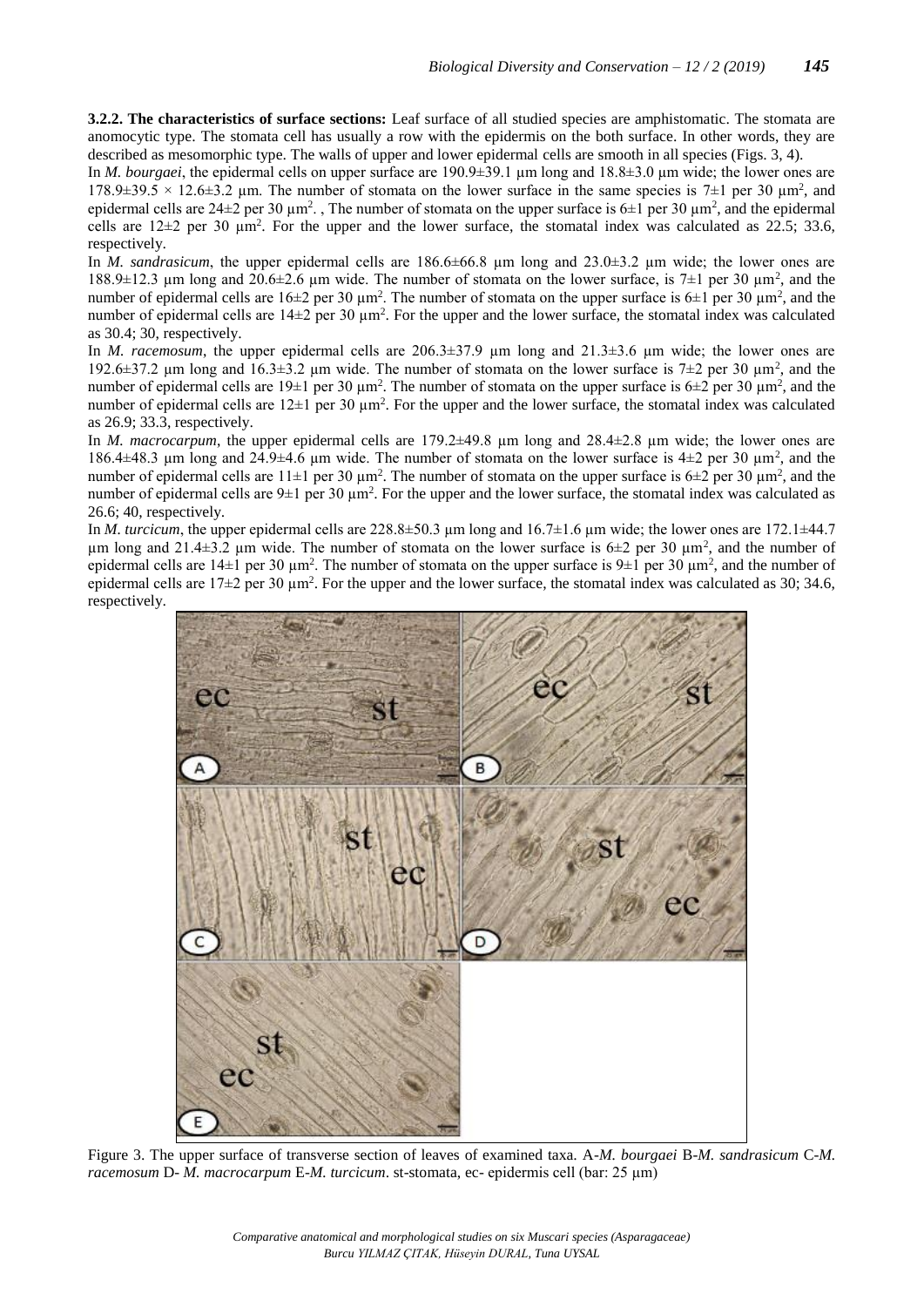

Figure 4. Lower surface of transverse section of leaves. A-*M. bourgaei* B-*M. sandrasicum* C-*M. racemosum* D- *M. macrocarpum* E-*M. turcicum.* ts- twin stomata, st-stomata, ec- epidermis cell (bar: 25 µm)

### **3.3. Numerical and Morphometric analyses**

The numerical and morphometric analyses carried out that the studied *Muscari* species are clearly different in taxonomically and the relationships are exactly correlated with the previous taxonomical assignments [6,22,23,24]. According to information coming from dissimilarities of nonmetric, the most different species is *M. racemosum* and the species takes position in near of *M. macrocarpum* (Figure 6). Additionally, the most different two species are *M. vuralii* and *M. racemosum*, respectively (dissimilarity between them 31%). Besides, the less differentiated species are seen as *M. turcicum* and *M. sandrasicum*. The obtaining dendogram showed that the *Muscari* species are fairly similar in terms of morphological and anatomical characters (Figure 5). When we take a glance to dendogram, the species are mainly separated to 2 main clades. The first clade consists of *M. macrocarpum* and *M. racemosum* and so they are known taxonomically very close species. At the second clade, four species take position together and similarities among them are fairly high (the least 74%). In this clade, the closest two species are *M. turcicum* and *M. sandrasicum* with similarity 83%. As related to these species, *M. vuralii* is seen very close with similarity 80%. Finally, *M. bourgaei* was joined externally with lower similarity, 74%. We reduced the numerical characters to twelve in order to find the best diagnostical features via programme PRIMER7 and so, it was determined that four of them (number of fertile flower and leaf, length of scape and leaf) was more discriminative (Figure 5). Furthermore, it was seen that *M. racemosum* and *M. macrocarpum* were closer comparison to remaining to each other in terms of length of leaves. After than these characters, sterile and fertile flowers could be assessed as secondary important that all of these were used before classical taxonomy of *Muscari* [6]. On the other hand, the dendrogram showed that the anatomical characters, the number of vascular bundles and epidermis in scape, are less diagnosable to morphological ones discussed above.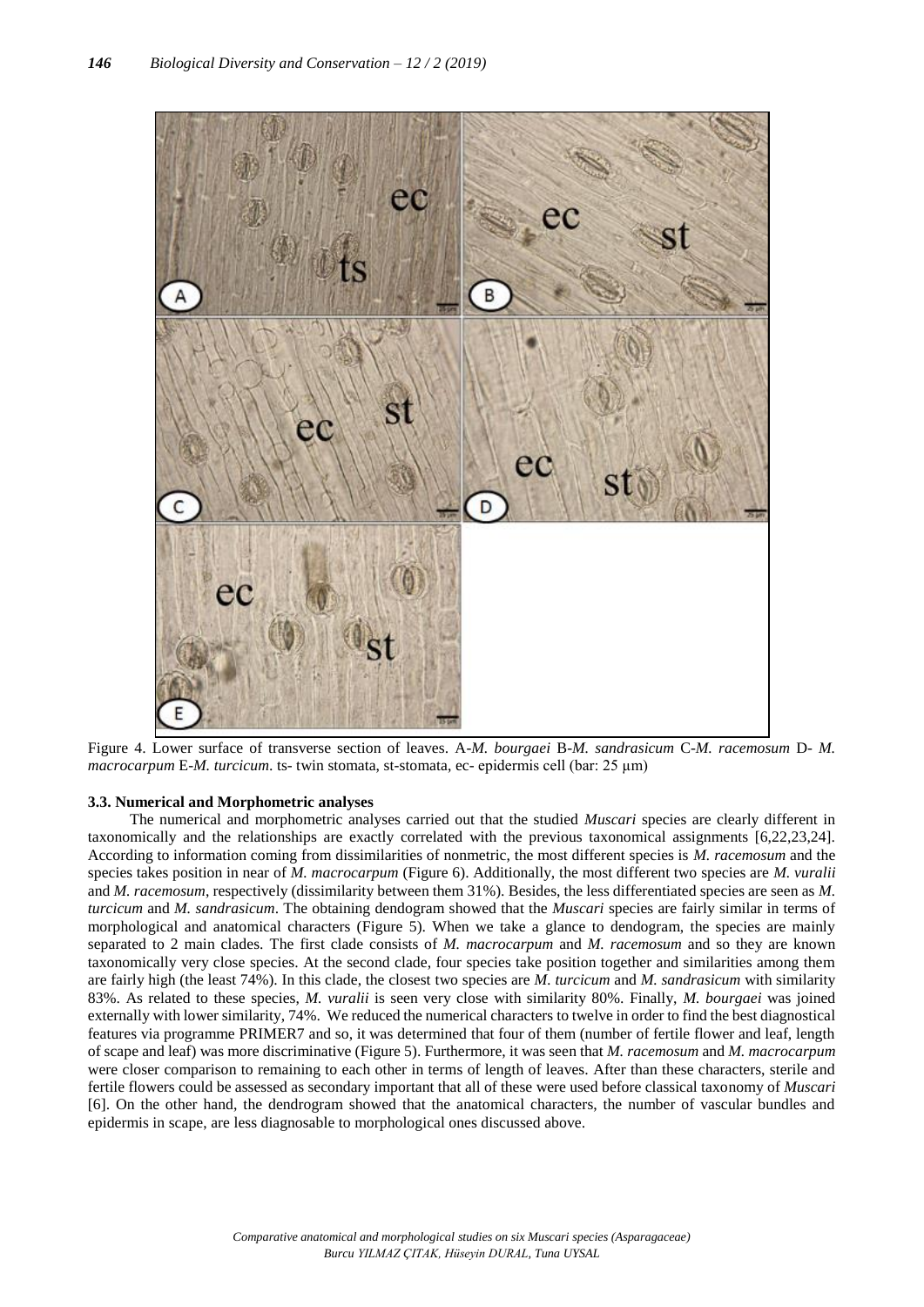

Figure 5. A dendrogram showing taxonomic relationships of *Muscari* species based on morphological and anatomical data. (**CBC:** color of bulb coat, **ES:** epidermis of scape, **VBS:** Vascular bundles in scape, **SFF:** Shape of fertile flowers, **NSF:** Number of sterile flowers, **NFF:** Number of fertile flowers, **NL:** Number of leaves, **LFF:** Length of fertile flowers, **LSF:** Length of sterile flowers, **LL:** Length of leaves, **LS:** Length of scape, **WL:** Width of leaves)



Figure 6. The non-metric multi-plot analysis of *Muscari* species

# **4. Conclusions and discussion**

.

The obtained findings and our comparisons with literature revealed that there was a respectable correlation between anatomy and morphology of the studied species in terms of their taxonomy [25]. However, the results showed that morphologic characters are more distinctive comparing to anatomical features in diagnosis of the *Muscari* species (Figure 5). When considered the basic anatomical features of *Muscari* genus, we confirmed with previous reports that *Muscari* species had the general scape characteristics like a uniform layer occurring from epidermis, cortex, sclerenchyma [16,17,18,26). Besides this, we determined that the number of cortex cells, sclerenchyma layers and vascular bundles in the studied species could be different. As mentioned before in different reports the number of cortex layers is mostly variable and it could be display some differences as specifically own to species [16,17,18]. While cortex are absolutely identical in *M. bourgaei* and *M. sandrasicum* (6-7 rows)(Figure 1-a,b), sclerenchyma shows differences in rows (Table 2).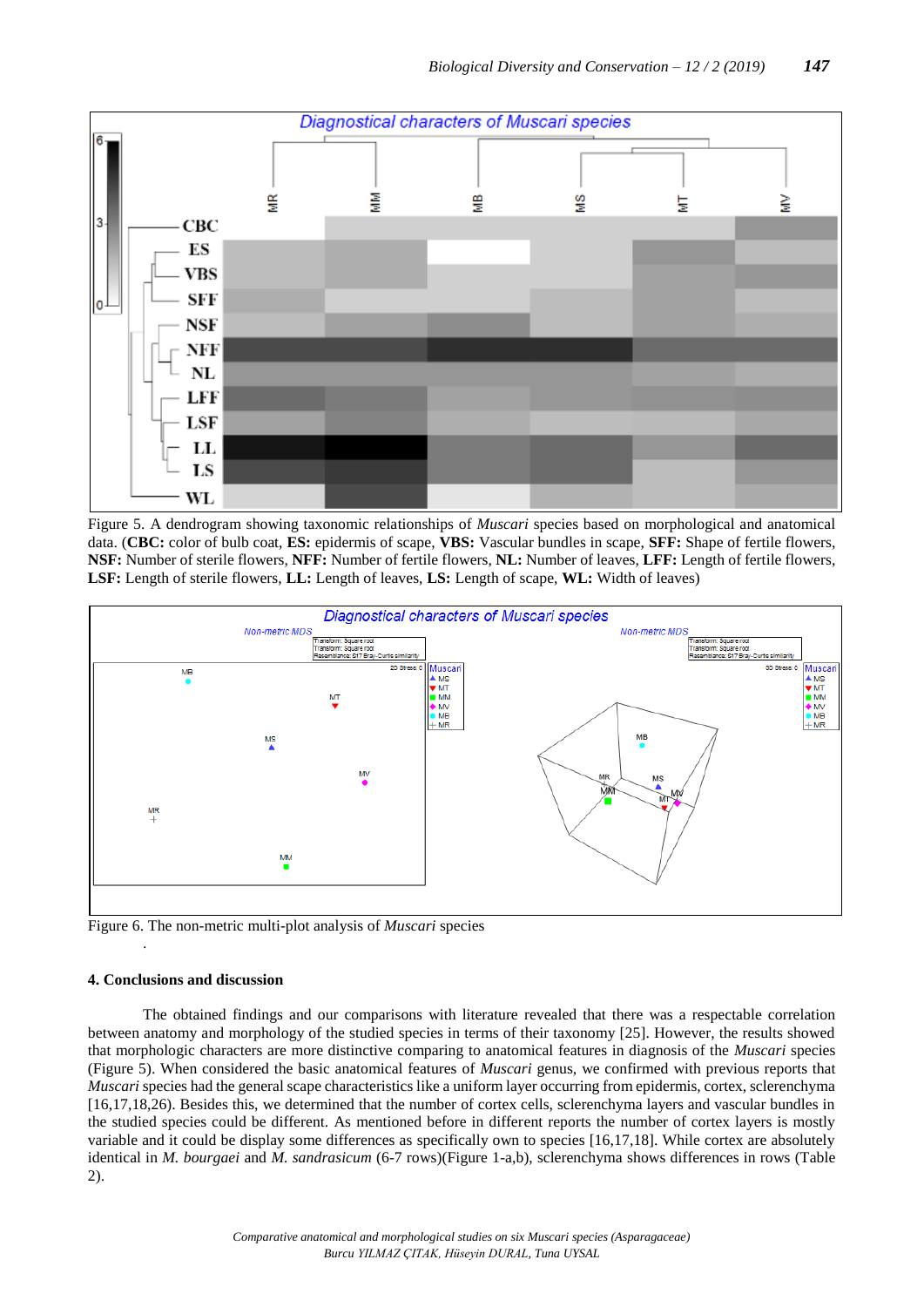According to current literature anatomical differences comprising the mesophylls tissue within Asparagaceae family are reported in many times by different papers but it is not usually specified whether these are important aspects of systematic until soon [17,27,28,29,30,31,32,33,34]. A short time ago, we reported that mesophylls are very determinative to separate some *Ornithogalum* L. species taxonomically [35]. Again, we declared by this paper that mesophyll had got very high potential in point of classification of the *Muscari* species. From our findings, we can say that mesophylls consist of very different cell types and row of vascular bundles which have got a taxonomical importance. Although *M. bourgaei* and *M. racemosum* have unifacial mesophylls remaining species have equifacial one. Although this feature has been a taxonomical importance to separate taxa in level of species, it does not include any meaning to determine their taxonomical position in level section or subgenera. Because, the species positioned in different sections of *Muscari* could be display similar mesophyll features. Additionally, we determined that the rows of vascular bundles changes constantly ranged from 1 to 2 in the studied *Muscari* taxa. *M. bourgaei* and *M. turcicum* have two rows in mesophyll; the other three species have one row. Our findings is correlated with previous reports and the number of rows of vascular bundles shows a respectable variation in *Muscari*, they could be a taxonomical characters to distinguish species [17,27,28,32,35,36,37]. Generally, stomatas are ranged singly in members of Asparagaceae family [17,27,29,30,38]. It is determined that the studied species have generally single stomata type but *M. bourgaei* rarely displays different stomata feature which is characterized by the presence of twins at the low surface of the leaves. As correlated with our results, it is reported that *M. vuralii* has twin and triplet stomatas at the low surface of the leaves [17]. Unlike we couldn't observe any twin and triplet stomata in the remaining *Muscari* species. As a general contribution about this subject, we think that stomata number and arrays might be changed as dependent on ecological and climatic factors. So, we predicted that these characters would not have any taxonomical values in limitation of *Muscari* species. Calcium oxalate crystals, either raphides or styloids, are present in the root cortex of most Asparagales. Raphides are common in Asparagales and many other monocotyledons, so their absence from some taxa is often of systematic significance [39]. We found that three of the investigated species (*M. bourgaei*, *M. racemosum* and *M. macrocarpum*) have raphides.

According to previous reports, some members of Asparagaceae family have variable lacunars having different diameters [15,16,18,29,33,34,35,37,40]. On the other hand, we observed lacunars only in *M. racemosum*. Therefore, we satisfied that lacunars would be used for separation of the some *Muscari* species as regards to its presence or absence. These intercellular spaces originate rhexigenously, as has been observed in some species of the Liliaceae s. l. by Fuchsig (1911) [41].

The dendrogram formed based on anatomical and morphological characters discriminated the six *Muscari* species from each other. Morphometrically analysis were used to solve taxonomical problems in very broad intervals and taxonomical levels, like Asparagaceae family which merged with Liliaceae based on PCA analysis or the other families such as Asteraceae, Rosaceae [42,43,44]. Non-metric analysis were performed and its results are congruent with similar researches [45].

As a general conclusion, the differences between the anatomical structure of vegetative organs of species such as the number of cortex parenchyma layer and of vascular bundles in vascular cylinder, mesophyll type in leaf, stomata type could be very useful distinguishing *Muscari* taxa. Besides these, the most discriminative for their taxonomy are morphologic characters which are such as fertile flowers, length of leaves and scape.

### **Acknowledgements**

We would like to thank Dr. Osman Tugay and Dr. Hakkı Demirelma for their field work.

#### **References**

- [1] Garbari, F., Greuter, W. (1970). The taxonomy and typification of *Muscari* Miller (Liliaceae) and allied genera, and on the typification of generic names. *Taxon* 19, 329–335.
- [2] Garbari, F. (1966). Contributo allo studio citologico dei *Muscari* Italiani. *Caryologia* 19, 419–428.
- [3] Garbari, F. (1968). Il genere *Muscari* (Liliaceae): contributo alla revisone citotassonomica. *Giornale Botanico Italiano* 102, 87–105.
- [4] Garbari, F. (1969). Nuove osservazioni citologiche sui generi *Muscari* Leopoldia. *Giornale Botanico Italiano* 103, 1–9.
- [5] Davis, P.H., Stuart, D.C. *Muscari* Miller. (1980). In Tutin, T.G., Heywood, V.H., Burges, N.A., Moore, D.M., Valentine, D.H., Walters, S.M., & Webb, D.A. (Eds.), *Flora Europaea 5*. Cambridge University Press, London, pp. 46–49.
- [6] Davis, P.H. (1984) *Muscari* Mill. In Davis, P.H. (Ed.) *Flora of Turkey and the east Aegean Islands 8*. Edinburgh University Press, Edinburgh, pp. 245–265.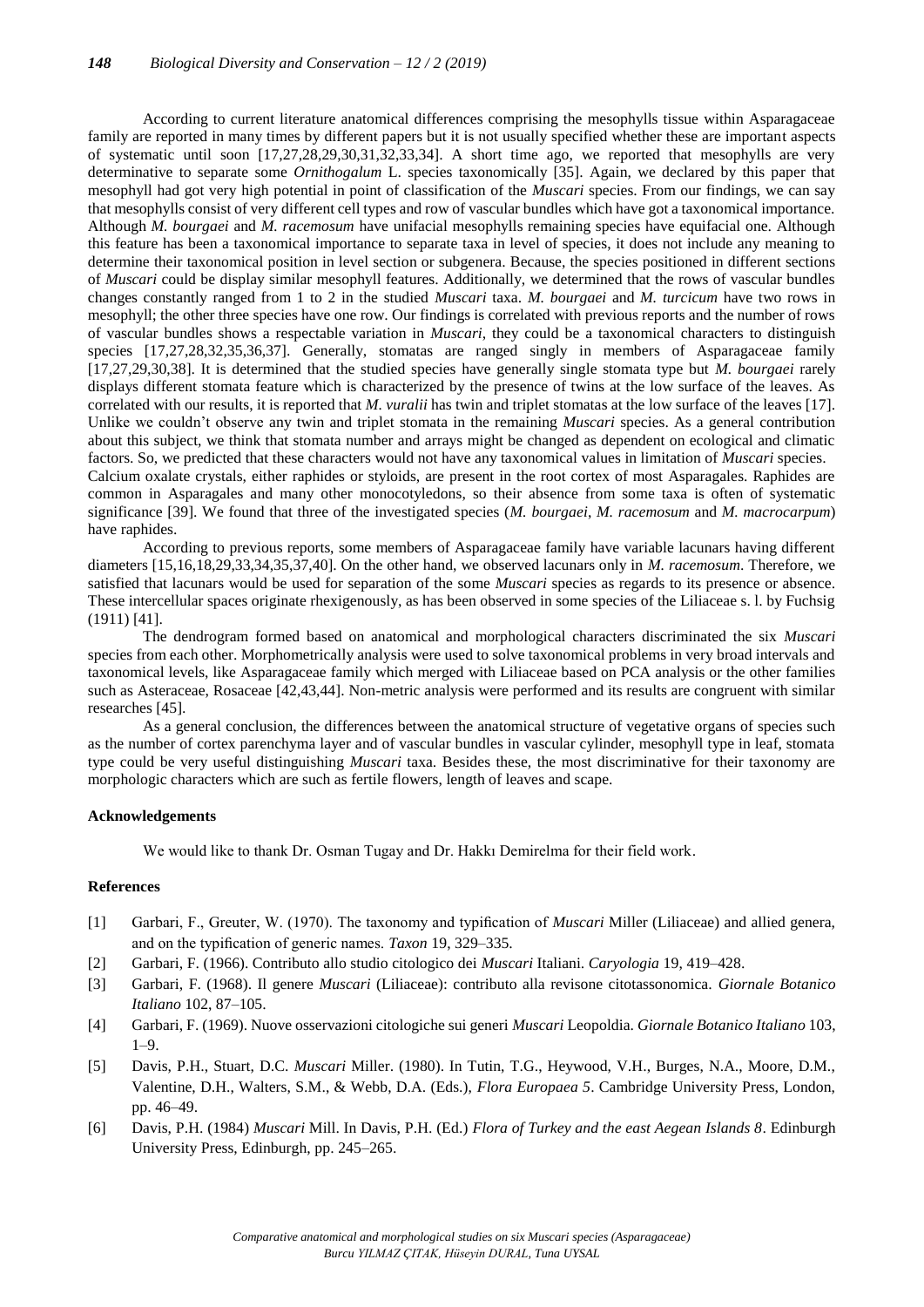- [7] Speta, F. (1982). Uber die Abgrenzung und Gliederung der Gattung *Muscari* und uber ihre Beziehungen zu anderen Vertretern der Hyacinthaceae. *Botanische Jahrbücher fur Systematik* 103, 247–291.
- [8] Speta, F. (1989). *Muscari* (subg. Leopoldia) mirum Speta, spec. nov., im Kreise seiner nachsten Verwandten. *Phyton*, 29, 105–117.
- [9] Pfosser, M., Speta, F. (1999). Phylogenetics of Hyacinthaceae based on plastid DNA sequences. *Annals of the Missouri Botanical Garden* 86, 852–875.
- [10] Tanker, N., Koyuncu, M., Coskun, M. (1998). Farmasötik Botanik, Ankara: Ankara Universitesi Eczacılık Fakültesi Yayınları, Ders Kitapları.
- [11] Nakano, M., Tanaka, S., Kagami, S., Saito, H. (2005). Plantlet regeneration from protoplast of *Muscari armeniacum* Leichtl. ex Bak. *Plant Biotechnology Journal* 22, 249–251. https://doi 10.5511/plantbiotechnology.22.249.
- [12] Miadokova, E., Masterova, I., Vlckova, V., Duhova, V., Toth, J. (2002). Antimutagenic potential of homoisoflavonoids from *Muscari racemosum. Journal of Ethnopharmacology* 81, 381–386.
- [13] Yildirim, H. (2015). *Muscari atillae* (Asparagaceae): a new species from Eastern Anatolia, Turkey. *Phytotaxa* 213, 291–295. http://dx.doi.org/10.11646/phytotaxa.213.3.9
- [14] Eker, I. *Muscari*, Güner, A., Aslan, S., Ekim, T., Vural, M., Babaç, M.T. (2012). Türkiye Bitkileri Listesi (Damarlı Bitkiler), İstanbul: Nezahat Gökyiğit Botanik Bahçesi ve Flora Araştırmaları Derneği yayını.
- [15] Herrmann, N., Weiss, G., Durka, W. (2006). Biological flora of Central Europe: *Muscari tenuiflorum* Tausch. *Flora* 201, 81–101. doi:10.1016/j.flora.2005.03.002.
- [16] Gursoy, M., Şık, L. (2010). Comparative anatomical studies on *Muscari armeniacum* Leichtlin ex Baker and *Muscari neglectum* Guss. in West Anatolia. *Celal Bayar University Journal of Science* 6, 61–72.
- [17] Doğu, S., Dinc, M., Ayval, U. (2011). Anatomical characteristics of *Bellevalia mathewii* Özhatay & Koçak (Liliaceae). *Biological Diversity and Conservation*, 4, 14–18.
- [18] Sezer, O., Ozgisi, K., Yaylaci, O.K., Koyuncu, O. (2013). Some morpho-anatomical studies on rare endemic *Muscari sivrihisardaghlarensis*. *Biological Diversity and Conservation* 6, 26–33.
- [19] Vardar, Y. (1987). Botanikte Preparasyon Tekniği, Ege Üniversitesi Fen Fakültesi Basımevi.
- [20] Clarke, K.R., Warwick, R.M. (1994). Change in marine communities: An approch to statical analysis and interpretation, Swindon, Natural Environment Research Council.
- [21] Clarke, K.R., (1993). Non-parametric multivariate analyses of changes in community structure. *Australian Journal of Ecology* 18, 117–143. https://doi.org/10.1111/j.1442-9993.1993.tb00438.x.
- [22] Karlén, T. (1987). *Muscari sandrasicum* (Liliaceae), a new species from Turkey. *Willdenowia* 16, 375–382.
- [23] Uysal, T., Ertuğrul, K., Dural, H., Kucukoduk, M. (2007). *Muscari turcicum* (Liliaceae/Hyacinthaceae), a new species from south Anatolia, Turkey. *Botanical Journal of Linnean Society* 154, 233–236. https://doi.org/10.1111/j.1095-8339.2007.00646.x.
- [24] Dogu, S., Bagci, Y. (2009). *Muscari vuralii* sp nov (Liliaceae/Hyacinthaceae) from South Anatolia, Turkey. *Nordic Journal of Botany* 27, 243–246. https://doi.org/10.1111/j.1756-1051.2009.00427.x.
- [25] Dogu, S., Dinc, M. (2013). Anatomical characteristics of *Muscari vuralii* Y. Bagcı & Doğu (Hyacinthaceae). *Modern Phytomorphology* 3, 29–33.
- [26] Cutter, E.G. (1971). Plant anatomy: Experiment and interpretation, Part 2, Organs. Addison-Wesley Publishing Company.
- [27] Lynch, A.H., Rudall, P.J., Cutler, D.F. (2006). Leaf anatomy and systematics of Hyacinthaceae. *Kew Bulletin* 61, 145–159.
- [28] Peruzzi, L., Caparelli, K.F., Cesca, G. (2007). Contribution to the systematic knowledge of the genus *Ornithogalum* L. (Hyacinthaceae): morpho-anatomical variability of the leaves among different taxa. *Bocconea* 21, 257–265.
- [29] Kahraman, A., Celep, F., Dogan, M., Koyuncu, M. (2010). Morpho-anatomical studies on *Bellevalia paradoxa* Boiss. belonging to Liliaceae. *Australian Journal of Crop Science* 4, 150–154.
- [30] Soykan, A., Meric, C. (2012). Morphological and anatomical studies of *Tulipa orphanidea* (Liliaceae). *Phytologia Balcanica* 18, 43–48.
- [31] Nawaz, T., Hameed, M., Waqar-U-Nisa, Ahmad, M.S.A., Younis, A., Kanwal, H. (2012). Comparative Anatomy of Root and Stem of Some Native and Exotic *Asparagus* L. Species. *Pakistan Journal of Botany* 44, 153–158.
- [32] Raycheva, T., Stojanov, K. (2013). Comparative Anatomical Study of Five Species of Genus *Asparagus* in Bulgaria. *Trakia Journal of Sciences* 2, 104–109.